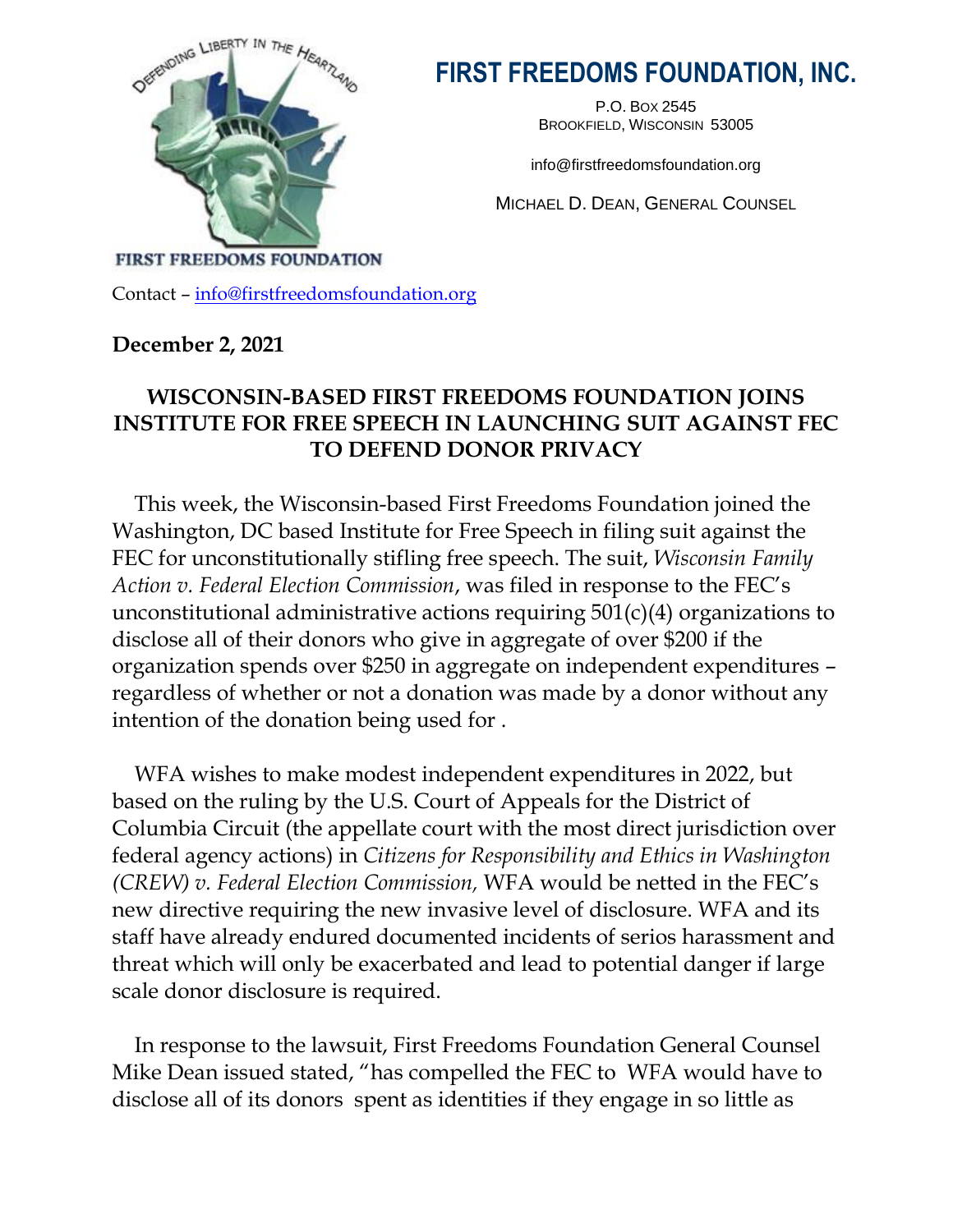Recently, a federal appeals court issued a decision that could have major negative impacts on the privacy rights of a multitude of non-profit organizations across the country and their donors. In cooperation with lead attorneys at Institute for Free Speech, the First Freedoms Foundation is helping to protect the privacy rights and First Amendment rights of Wisconsinites and all Americans wishing to have their voice impact an election.

#### **Background**

On August 21, 2020, the U.S. Court of Appeals for the District of Columbia Circuit (the appellate court with the most direct jurisdiction over federal agency actions), issued its opinion in *Citizens for Responsibility and Ethics in Washington (CREW) v. Federal Election Committee (FEC)*. In the decision, the court vacated an FEC rule that had been in place for generations that limited disclosure requirements for those making an independent expenditure – which is, by its statutory definition, an expenditure "expressly advocating the election or defeat of a clearly identified candidate and that is not made in concert or cooperation with or at the request or suggestion of such candidate, the candidate's authorized political committee, or their agents, or a political party committee or its agents."

Prior to the D.C. Circuit's decision, an organization like a non-profit, 501(c)(4) social welfare organization could make independent expenditures as a small part of its overall mission and only have to disclose donations made to their organization from donors intending that their donation be made for a specific independent expenditure. Dangerously, the D.C. Circuit's opinion has upended that policy and at minimum requires the disclosure of donors making contributions to an organization that might *potentially* be used for making IEs and through a lack of specificity in its decision, has obscured whether organizations must disclose all donors who have made general donations – not intended for IEs - to an organization amounting to more than \$200 in a calendar year.

#### **Chilling Free Speech**

WFA and its attorneys at the Institute for Free Speech and the First Freedoms Foundation are standing up for the free speech rights of those